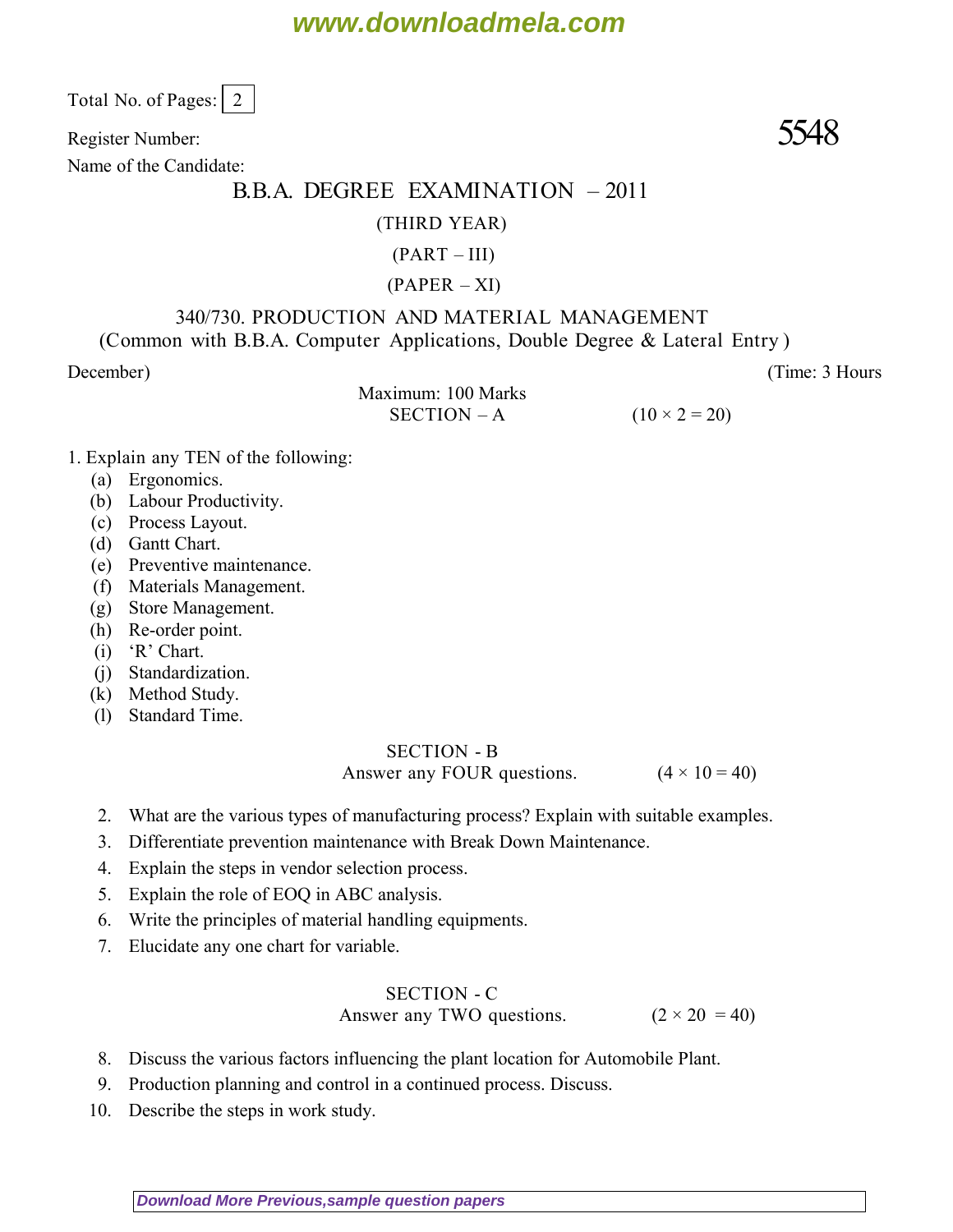# **www.downloadmela.com**

2

11. Describe the functions of a purchase department.

#### $jkpH$ hf;fk;  $gF$ jp - m VnjDk; gj;J tpdhf;fSf;F RUf;fkhf tpilasp .  $(10 \times 2 = 20)$

1. gzpr; RHypay;.

(m)

- (M) kzpj cw;gj;jpj;jpwd;.
- $\lambda$  cw;gi;jp, l mikg;g[ tiuglk;
- $(\le)$  fhz;l; tiuglk;
- (c) jLg;g[ guhkhpg;g[
- (C) bghUs;rhh; nkyhz;ik.
- (v) gz;lfrhiy nkyhz;ik.
- (V) kPsthpirg; g[s;sp.
- (I) juf;fl;Lg;ghl;L vy;iyfs;.
- $(x)$  R tiuglk;
- (X) tHpKiwfs; gog;g[.
- (xs) jpl;lkhd neuk; (Standard Time).

#### $gFjp - M$ VnjDk; ehd;F tpdhf;fSf;F tpilasp .  $(4 \times 10 = 40)$

- 2. cUthf;Fk; Kiwfspd; gy;ntW tiffs; vd;d? chpa cjhuz';fSld; tpsf;Ff.
- 3. jLg;g[ guhkhpg;g[kw;Wk; gGjile;jgpd; guhkhpg;g[ ntWgLj;Jf.
- 4. tpw;gidahsh;fisj; njh;t[ bra;a[k; Kiwia tpsf;Ff.
- 5. rpf;fd mst[ cj;jputpy; (EOQ) ABC gFg;gha;tpy; gad;gLk; Kiwia tpsf;Ff.
- 6. bghUs; ifahSk; fUtpfspy; nfhl;ghLfis vGJf.
- 7. juf;fl;Lg;ghl;oy; khwpfSf;Fg; gad;gLk; fl;lg;ghL tiuglk; xd;iw tpsf;Ff.

$$
gFjp-,
$$
  
UnjDk; ,uz;L tpdhf; fSf;F tplasp. (2 × 20 = 40)

- 8. thfd cw;gj;jp miktplj;jpd; gy;ntW fhuzpfis gl;oaypl;L tpsf;Ff.
- 9. cw;gj;jp jpl;l fl;Lg;ghL vd;gJ PPC vd;gJ vd;d? PPC-d; gy;ntW epiyfs; bjhlh;r;rpahd bray; tpthjp.